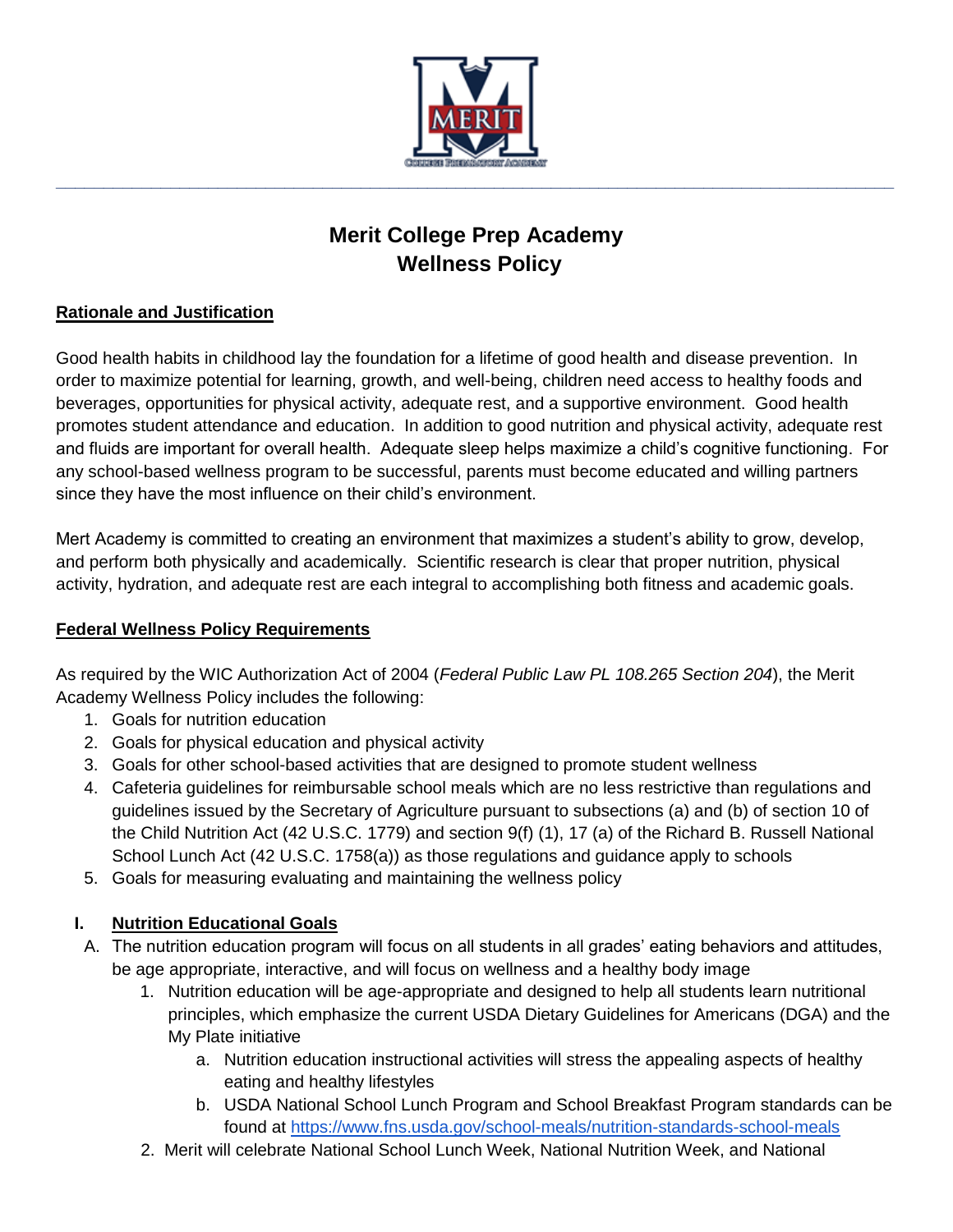School Breakfast Week

- 3. Merit Academy will encourage participation in school breakfast and school lunch so all students will have access to meals that meet dietary standards.
- 4. All families will receive an application for free/reduced breakfast and lunch with their enrollment packets or families may obtain the information on the school's website at <http://meritacademy.org/wp-content/uploads/2017/07/Free-and-Reduced-Lunch.pdf> before school begins each year or anytime during the year
- 5. Staff model healthy eating/drinking by eating from the cafeteria, drinking water when possible, and having the option to purchase healthy snacks in the staff lounge. They are also

encouraged

to consume healthy food options while in front of students. Staff is provided with breakfast and lunch breaks where they are not required to eat with students.

- B. Nutritional Education will:
	- 1. Be offered appropriately in the school cafeteria through signage
	- 2. Be integrated within the comprehensive health education curriculum
	- 3. When selecting educational materials (especially in PE and Health classes), review of advertising content (ie. brands free of names and logos illustrating unhealthy foods) will be considered.
	- 4. Teach skills that are behavior-focused at all grade levels
	- 5. Include lessons that cover topics like reading Nutrition Fact Labels and Daily Dietary Needs
	- 6. Posters and/or bulletin boards will be displayed in the cafeteria area to promote healthy lifestyles and healthy body image. They will also be displayed in the locker rooms.
	- 7. Cheerleaders will have a nutrition minute at pep rallies
	- 8. Child Nutrition and Food Services will send via email nutrition information at least three times a year. Topics may include, but are not limited to:
		- a. Physical and mental benefits of healthy eating, exercise, fluid intake, and adequate rest
		- b. Assessing personal behaviors based on the Dietary Guidelines for Americans
		- c. Components of a healthy lifestyle and a healthy body image
		- d. Understanding My Plate
		- e. Meal and snack planning
		- f. Understanding and using food labels
		- g. Nutrient density
		- h. Essential nutrients and nutrient deficiencies
		- i. Proper hand-washing methods

#### **II. Physical Activity Goals**

- A. All grades will be offered quality Physical Education (PE) classes in connection with a written Comprehensive School Physical Activity Program (CSPAP) that adheres to state requirements and the school's improvement plan. We will also emphasize the enjoyment of physical activity not only for students, but also for staff and the school community. Merit Academy is dedicated to promoting quality PE curriculum which is both developmentally and instructionally relevant for all students being served. Fitness is presented as a positive experience in which students feel socially and emotionally comfortable and learn to overcome challenges on a personal level. Our goal is to instill joy of participation in health-enhancing activity, leading to lifetime fitness. PE classes shall include but not be limited to educating students in movement, personal fitness, a positive self-image, and personal and social responsibilities.
	- 1. The Utah State Office of Physical Education Curriculum will be implemented
	- 2. Merit supports local government and community-based agencies that support active transport to school (ie. Safe Routes to School Program) to encourage biking and walking to school.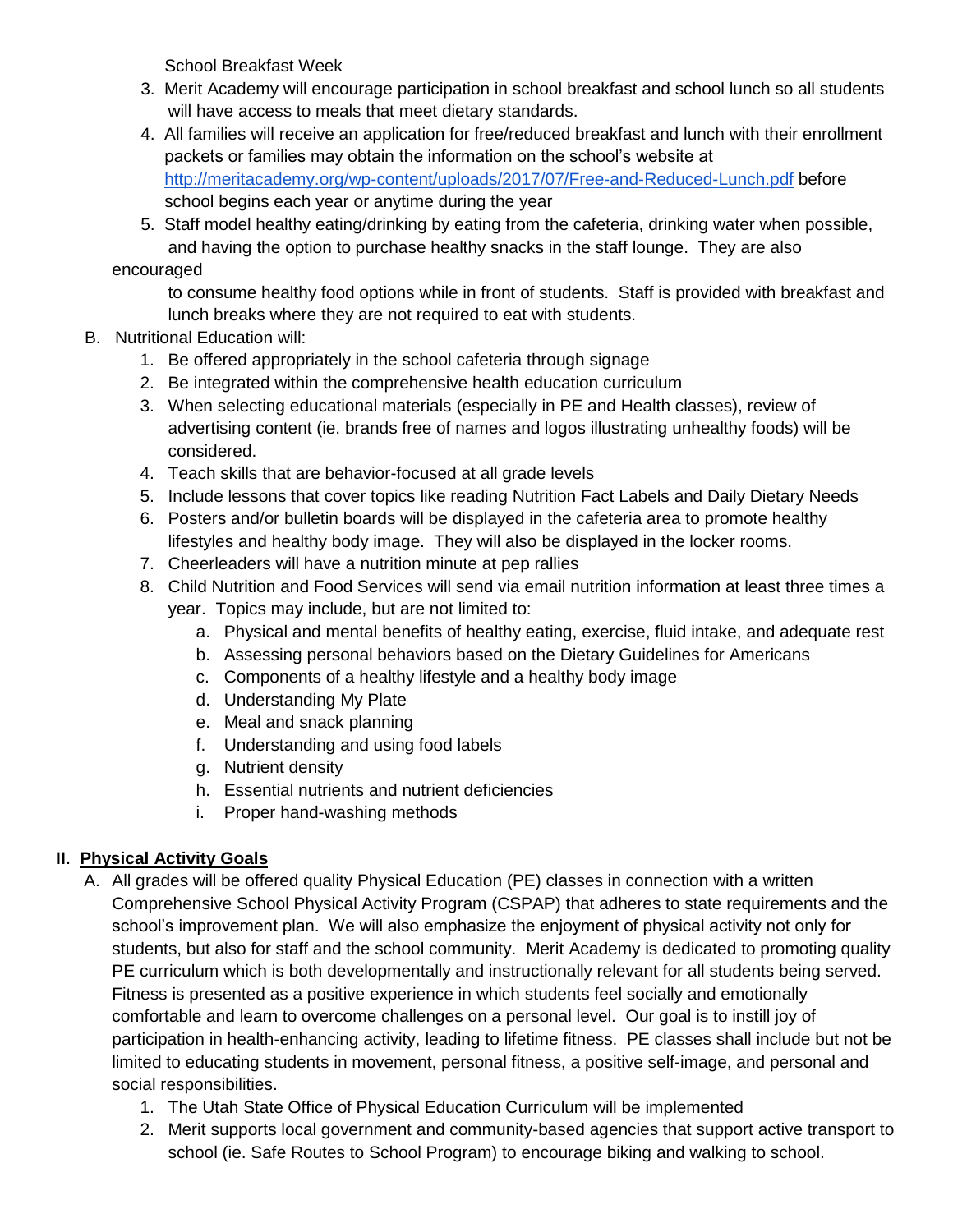- 3. We strive to offer a minimum of 225 min/week of PE in both middle and high school (grades 7- 12).
- 4. The student-teacher ratio for Physical Education classes is that used in other classes.
- 5. Physical Education for grades 7-12 is taught by certified/licensed teachers with endorsements in Physical Education
- 6. All students in grades 7-12 are required to take physical education classes. Students are not able to be exempted from required physical education nor are they able to substitute other school or community activities for required physical activity class time or credit.
- 7. Students should be able to demonstrate improvement in physical activity through application of knowledge, skills, and practice
- B. Students shall be encouraged to develop physically active lifestyles.
	- 1. They are offered after-school competitive and challenging athletic and fitness/leisure programs in order to foster healthy lifestyles such as volleyball, baseball, basketball, soccer, cheerleading, and a winter ski program
	- 2. Teachers are encouraged to integrate physical activity into the academic curriculum where appropriate and offer physical activity breaks for every 60 minutes of instruction
	- 3. Staff is recommended to use physical activity as a reward rather than food and as a reward rather than as a punishment / consequence for poor behavior. Physical activity will also not be withheld from students as a negative consequence.
	- 4. Elective courses, after school clubs, and sports programs will be offered so students shall have opportunities for additional physical activities
	- 5. Merit Academy Physical Education Department will seek opportunities to encourage students, their families, and school staff to participate in local activities which foster physically active lifestyles (ie. Health Fair, Jog-A-Thons, etc.).
	- 6. Merit staff models physical activity by participating in exercise breaks during class time with their students, exercising with their classes during PE, and/or sharing positive physical activity experiences with their students.
	- 7. Merit has joint-use agreements for community use of our gym and soccer field as well as Merit's use of community baseball fields, swimming pools, and bowling alleys.

#### **III. Other School-Based Activities**

- A. Non-food items or foods of high nutritional density will always be considered the best choice to give students for rewards and celebrations
	- 1. Non-food items are considered the best choice to give as rewards to students. Foods of high nutritional density may be used as a reward. If foods of minimal nutritional value (FMNV) are used as a reward, either a food of high nutritional density will be offered also or a non-food item will be offered also.
	- 2. The parent committees, school personnel, and parents/guardians will encourage healthy lifestyle choices in the classroom even during room parties and celebrations.
	- 3. Utah State Department of Health Regulations (R392-100-2) prohibits the serving of homemade treats and food to children at school. Food items brought to school must be store bought. Remember to check with your child's teacher for dietary allergies of students in the class and his/her policies on birthday celebrations.
- B. The staff will work with the Wellness Committee to determine what items are sold during the school day, before/extended school day, and in the vending machines and make certain that they are in line with the wellness goals of Merit Academy and the USDA nutrition standards for all FOODS (Smart Snacks). All snacks served during the after school Boys and Girls' Club program will meet the Smart Snack standards.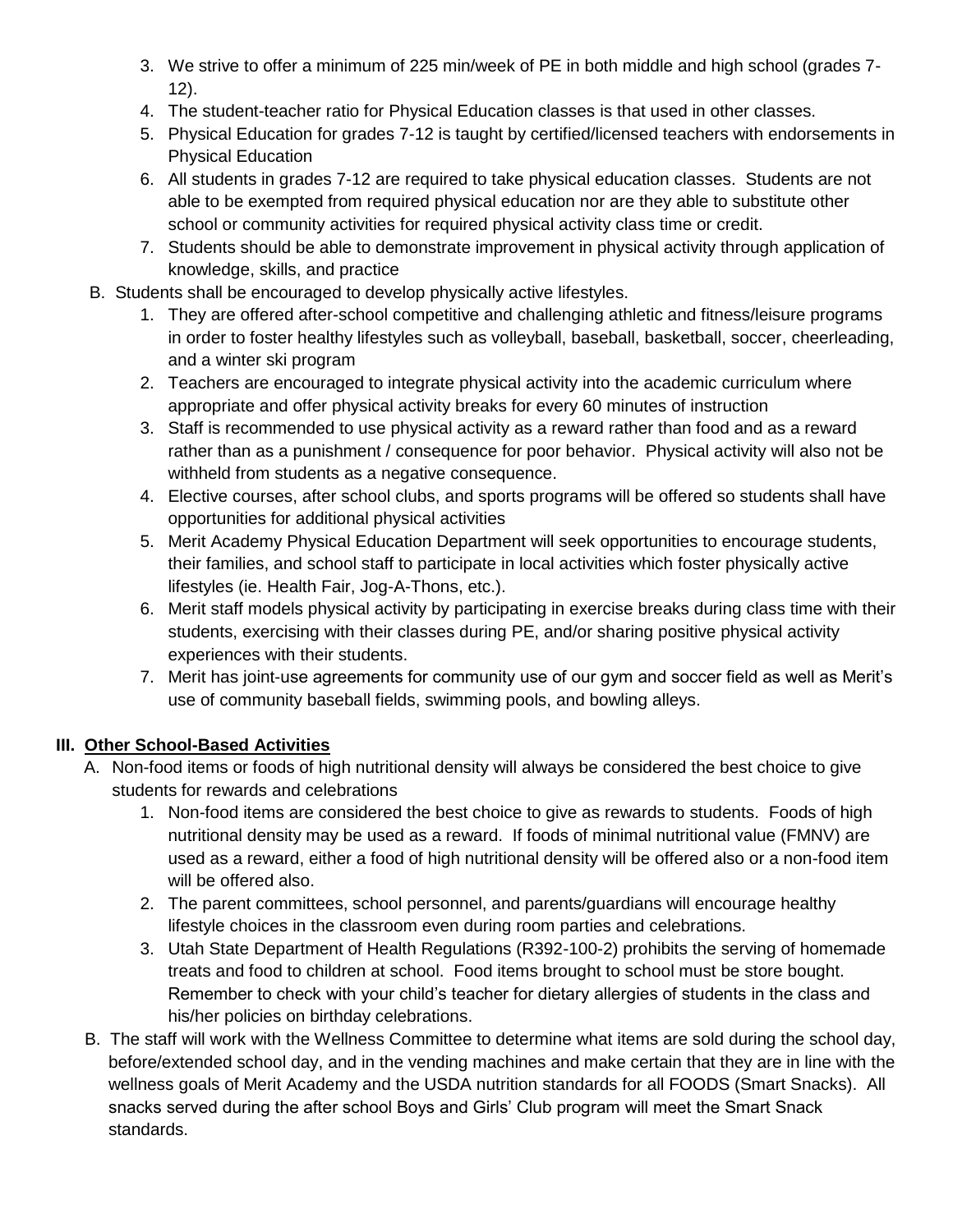- 1. Such foods and snacks will contain fruits, vegetables, whole grains, low-fat dairy or proteins that are low in calories, sugar, total fat, saturated fat, trans fat, and sodium.
- 2. No soda will be sold in the vending machines nor will beverages containing caffeine ever be sold on campus. All beverages sold during the above times will meet the USDA Smart Snack nutrition standards.
- 3. Smart Snacks nutrition standards are followed and can be found at <https://www.fns.usda.gov/school-meals/tools-schools-focusing-smart-snacks>
- C. Staff members who provide nutrition education and physical education will have appropriate training
	- 1. The Child Nutrition Director will attend training from the State Office of Education Child Nutrition Program at least twice a year. They will receive and implement policies regarding the National School Meals Program. They will comply with federal, state, and local laws.
	- 2. Child Nutrition and Food Services employees will be certified food handlers. Child Nutrition and Food Services Manager or Director will be ServSafe certified.
- D. Foods sold inside and outside of the school day to raise funds will strive to meet the Smart Snack nutritional standards

 E. Merit Academy will follow the guidance of the State of Utah in regards to the amount of time for students

to eat and using meal time as punishment.

- 1. The guidance states students should be allowed an 'adequate' time to eat (7 CFR 210.10(f)1-3. "FNS encourages schools to provide sufficient lunch periods that are long enough to give all students enough time to be served and to eat their lunches." Students will get 40 min for lunch.
- 2. Schools are prohibited against denying meals to children as a disciplinary action in FNS Instruction 791-1, Rev. 1. "Disciplinary action which indirectly results in the loss of meals/milk is allowable (ie. a student is suspended from school). However, when the withholding of meals/milk is the disciplinary action OR if the disciplinary action directly results in the loss of meals/milk, it is inconsistent with the law and is not allowable."
- F. Wellness promotion and marketing
	- 1. Advertising of foods and beverages that are not available for sale at school will not be advertised on any school property (ie. buses, building exteriors, scoreboards, and any other signage).
	- 2. Advertising of any food or beverage that may not be sold on campus during the school day, of any brand on containers used to serve food, or in areas where food is purchased is prohibited.
	- 3. Merit will limit the advertising of unhealthy food and beverage products in school publications, especially those that do not meet the Smart Snack nutrition standards. All advertising in school publications and school media outlets must be approved by the Director.
	- 4. Merit does not participate in incentive programs that promote brands or provide children with free or discounted foods or beverages.

#### **IV. The Cafeteria**

- A. School meals will meet or exceed the criteria for reimbursable school meals, as set for by the Secretary of Agriculture pursuant to Subsections (a) and (b) Section 10 of the Child Nutrition Act (42 U.S.C. 1779) and Section (f)(1) and 17(a) of the Richard B. Russell National School Lunch Act (42 U.S.C. 1758 (f)10, 1766 (a)0, as those regulation and guidance apply to schools, specifically, program requirements and nutrition standards set forth under 7 CFR Parts 210 and 220.
- B. Specifics:
	- 1. Merit Academy shall provide a pleasant, clean, safe, and enjoyable meal environment for all students.
	- 2. There shall be enough space and serving areas to ensure all students have access to school meals with minimum wait time.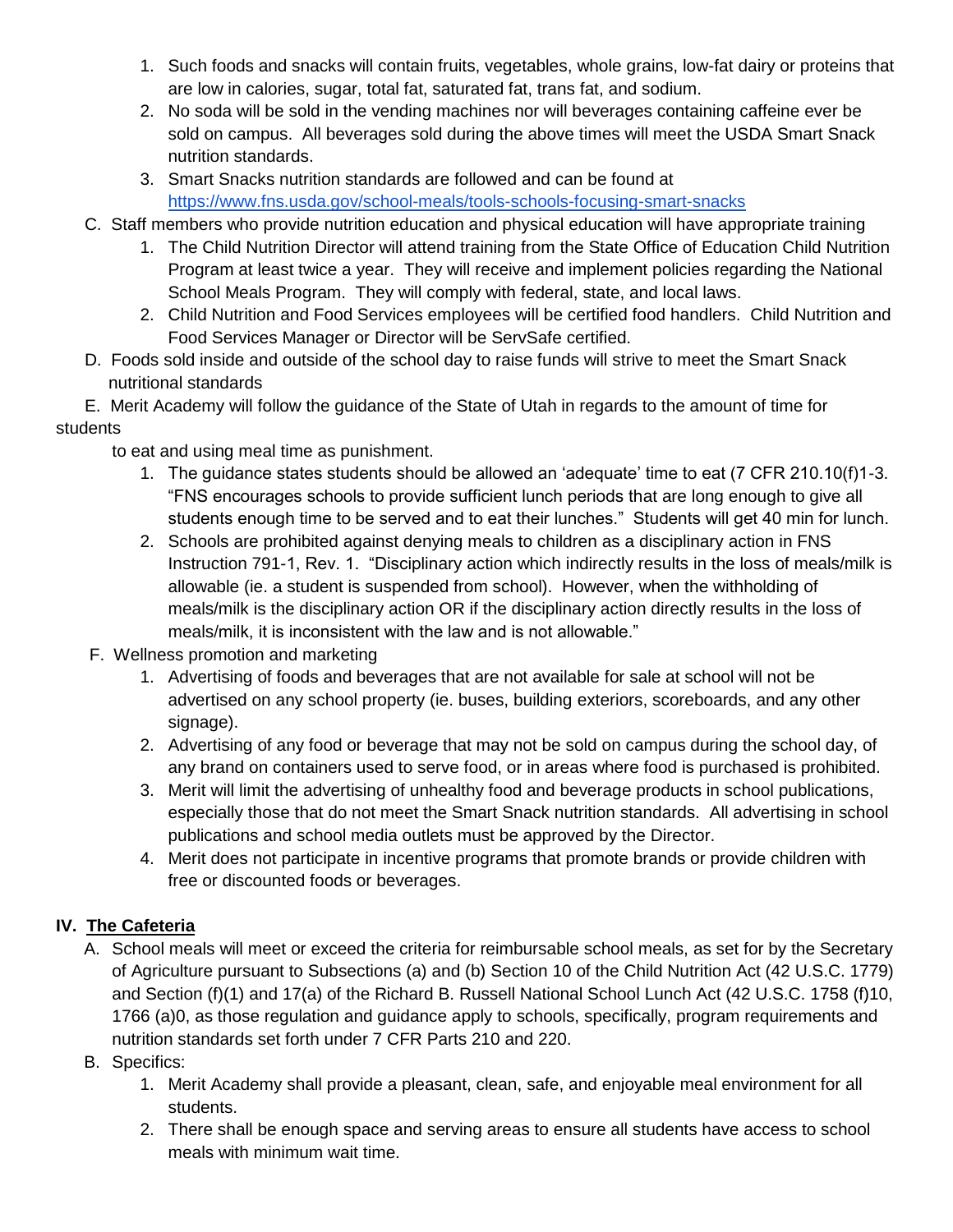- 3. Students are made aware that drinking fountains are available at the school so they can have water throughout the day, including during breakfast and lunch meals.
- 4. All students will be encouraged to participate in the school meals program. The identity of students who eat free and reduced priced meals shall be protected.
- 5. After obtaining food, students will have 40 minutes to eat lunch.
- 6. Lunchtime shall be scheduled as near the middle of the school day as possible.
- 7. Grades 7-9 follow the district's closed campus lunch policy. Grades 10-12 have an open campus lunch policy and can leave campus during lunch time.
- 8. Because we are a junior and high school, we do not offer recess, however, students are able to move around campus including having use of the soccer field and occasionally the gym.
- C. Child Nutrition and Food Services shall offer an alternative entrée daily to accommodate children with allergies and medical conditions. Parents/guardians should notify the school in writing concerning allergies, special dietary needs, and limitations.
- D. Reasonable accommodations for religious groups will be offered as appropriate.

## **V. Assessing Compliance of Merit's Wellness Policy**

- A. The Merit Academy wellness committee will be receptive to suggestions for implementation and evaluation of the wellness policy at any time. Any complaints alleging civil rights discrimination within our school's Food Nutrition Services (FNS) School Meal Program will be directed to the Food Nutrition Director and School Director for further review and resolution.
- B. The Merit Academy Wellness Committee will assess the wellness policy and encourage its implementation. The committee is composed of the Nutrition Director, School Administrator, Teacher, Representative from the Physical Education Department, students, and interested parents.
- C. The Wellness Policy Coordinator shall be the Nutrition Director. The Coordinator will schedule meetings, set agendas, and supervise follow-up action items from the meetings. The School Administrator (Assistant Director) will ensure the policy is implemented throughout the school.
- D. The school's wellness committee will meet in the Fall each year (and reconvene as needed) to evaluate, maintain, and revise the Wellness Policy. Via email, the School Newsletter will invite members to join the Wellness Committee. Teachers, students, parents, administrators, board members, and health professionals are encouraged to attend. After which, an annual assessment report will be sent to the school community through the School Newsletter.
- E. A progress report is made available to the public in all or some of the following ways: through the School Newsletter at least once throughout the year, on the School's Wellness Policy page at [www.meritacademy.org/about-us/policies,](http://www.meritacademy.org/about-us/policies) direct mailings to families, presentations to the Parent Volunteer Organization (PVO), and local press/media releases. The report will include an update of wellness activities and progress of wellness goals, contact information for Wellness Committee Members, and an invitation to join the committee.
- F. Nutrition education (nutrition, healthy lifestyles, etc.) will be provided to parents and families in the form of handouts, on the school website, the school's Facebook page, the School Newsletter, student Showcase nights, and/or a school Wellness Fair.
- G. The Wellness Policy will be reviewed annually by the Utah County Health Department and will provide assistance with changes as needed. The Assistant Director will report to the Director regarding the Wellness Policy and Committee on any changes needed to be in compliance until those goals are reached. A specified period of time will be given and followed up on by the Director to make such changes.
- H. The school's Health teacher and PVO President will work with the Wellness Committee ensuring compliance with the FNS Meal Program and Food Nutrition when needed.
- I. The school's website links shall be checked and updated as needed by a member of the Wellness Committee.